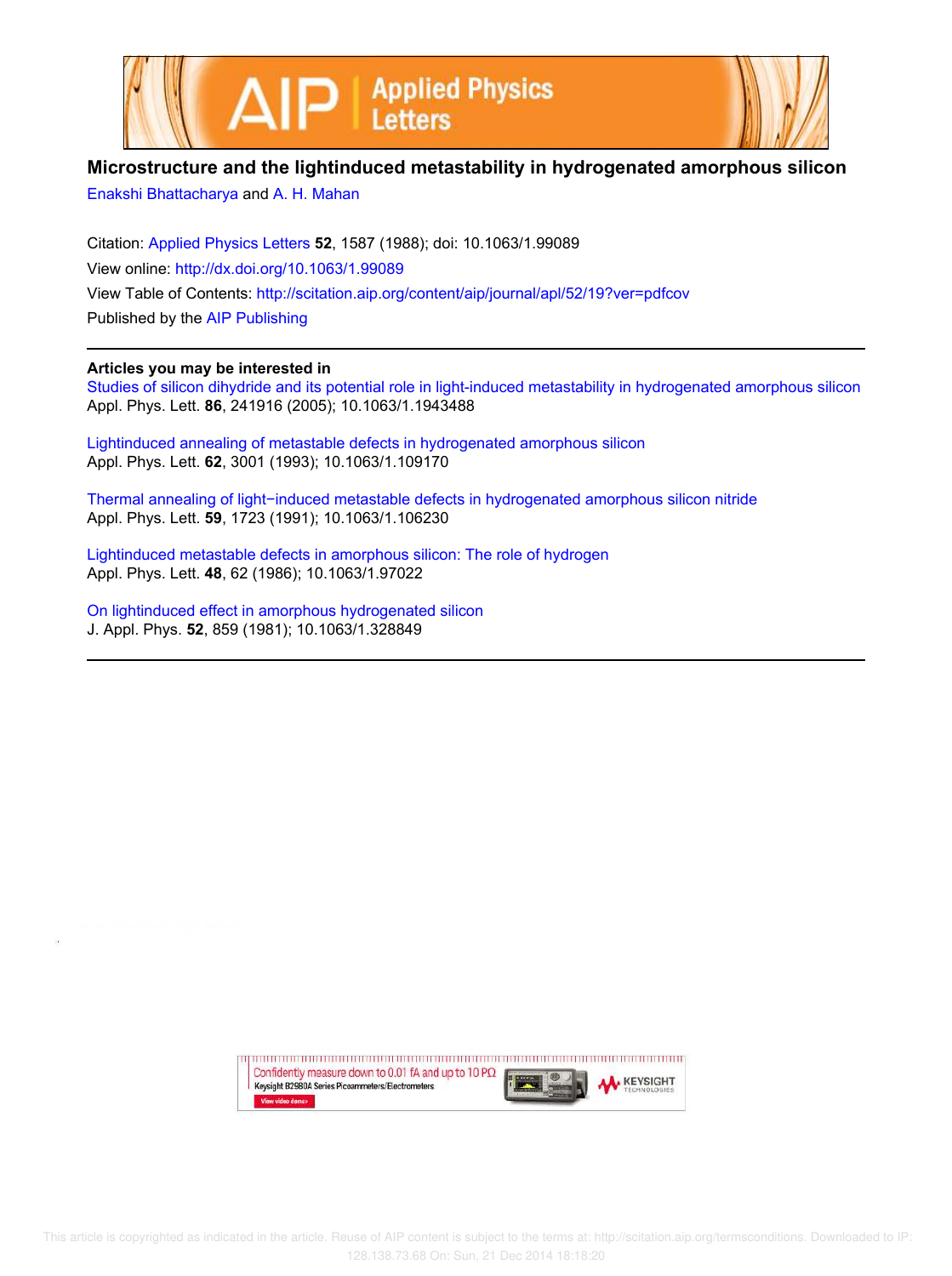## **Microstructure and the light-induced metastability in hydrogenated amorphous silicon**

Enakshi Bhattacharya and A. H. Mahan *Solar Energy Research Institute,* 1617 *Cole Boulevard, Golden, Colorado 80401* 

(Received 5 October 1987; accepted for publication 14 March 1988)

Using a parameter obtained from infrared measurements of the silicon-hydrogen stretch mode, the amout of light-induced degradation in hydrogenated amorphous silicon  $(a\text{-Si:H})$  has been explored as a function of the amount of microstructure present in our samples. We find that samples with more microstructure, and also more bonded hydrogen, show an increased lightinduced effect. At the same time, the volume density of states in the initial (annealed) state remains virtually unchanged. We discuss how the present results relate to existing models proposed to describe the light-induced effect.

The reversible light-induced degradation in hydrogenated amorphous silicon  $(a-Si: H)$  has drawn considerable attention in recent years. Though numerous experimental results have added to our understanding of the effect, a complete picture has yet to emerge.<sup>1</sup> There have been various models proposed to explain the creation of the light-induced defects. The bond breaking model was first proposed by Pankove and Berkeyheiser<sup>2</sup> and Dersch et al.,<sup>3</sup> and was later developed by Stutzmann *et al.*<sup>4</sup> Adler<sup>5</sup> suggested a model for the light-induced effect in terms of redistribution of charges among the charged and neutral dangling bonds. Carlson<sup> $6$ </sup> has suggested a mechanism for the light-induced degradation involving the motion of hydrogen on the surfaces of microvoids in the materia1. In this letter we report our investigation on the correlation of the light-induced effect with the amount of microstructure present in the materiaL

The a-Si:H films used in this study were grown in a capacitively coupled glow discharge apparatus using 100% silane. State-of-the-art a-Si:H can be produced in this system using a substrate temperature of 250°C, a radio frequency (rf) power of 50 mW/cm<sup>2</sup>, and a silane flow rate of 60 sccm. In this letter, since our main interest was in varying the amount of microstructure present in our material, we have grown the films used in this study at higher rfpowers and/or lower substrate temperatures.<sup>7,8</sup> The films were typically 1 to  $2 \mu m$  thick and were grown simultaneously on glass and crystalline Si substrates to enable a correlation of the amount of light-induced degradation with the initial kind of H bonding in the films (as inferred from infrared measurements).

The microstructure in the films was determined from infrared (IR) absorption measurements. In a-Si:H the amount of microstructure can be inferred<sup>9,10</sup> from the ratio of the integrated band intensity of the IR mode centered at  $2070$  cm<sup> $-1$ </sup> to the sum of the integrated band intensities of modes centered at 2070 cm<sup>--1</sup> and 2000 cm<sup>--1</sup>. This ratio is proportional to that fraction of hydrogen bonded in some sort of microstructure (typically hydrogen multibonded to a single atom, or singly bonded hydrogen on an internal surface).<sup>11</sup> We thus define a microstructure fraction  $R(0 \leq R \leq 1)$  as

$$
R = \frac{[2070]}{[2000] + [2070]},
$$

where the brackets denote the integrated band intensities of the respective modes. We make no claims about the exact shape or nature of the microstructure (multivacancies, small voids, cOlumnar growth morphology, etc.) 12 *except*  that an increase in *R* contributes to a larger density deficiency. In particular,  $R$  has been correlated<sup>9</sup> with a void fraction (or density deficiency) by film density measurements using the flotation method; in that work, the reduction in film density compared to crystalline siiicon was taken to be the void fraction, and a direct relation between *R* and the void fraction was observed for values of  $R \le 0.8$ . Note that the effects observed here are significantly outside the range of the error bars estimated for each of these measurement techniques (3% accuracy in *R,* due to the determination of the baselines of the absorption peaks, and  $1\%$  accuracy in density, as estimated from successive density determinations of a crystalline silicon sample). For example, for films with the largest  $R$  values studied in the present paper  $(0.6-0.7)$ , the void fractions are 8-10%, which correspond to measured film densities of 2.15–2.10  $g/cm<sup>3</sup>$ . Film densities of similar magnitude (containing H contents similar to the present samples) have been reported elsewhere.<sup>13</sup>

Photothermal deflection spectroscopy (PDS) measurements were done to monitor the light-induced changes in the films. The films were annealed at 160·C in vacuum for an hour before the measurements were initiated (state *A)* . They were then light soaked for 22 h under an ELH lamp calibrated to 100 mW/cm<sup>2</sup> and remeasured (state  $B$ ). The volume density of states in each case was obtained by integrating the excess absorption from an energy equal to half the optical gap to where the low-energy shoulder in the PDS curve meets the Urbach tail,<sup>14</sup> an energy interval of about  $0.6$  eV. This range of integration was kept constant for all samples. Table I lists the values of the optical gap, *R,* hydrogen content [obtained from the integrated absorption strength of the silicon-hydrogen bending (rocking) mode centered at 630  $cm^{-1}$ ], an estimate of the amount of H bonded in the SiH 2000 cm<sup>-1</sup> mode, the Urbach tail width  $(E_0)$ , the volume density of states in state  $A(N_A)$  and the excess volume density of states after light soaking  $(\Delta N = N_B - N_A)$ , for these samples. Figure 1(a) shows a plot of  $\Delta N$  versus the microstructure fraction  $R$ . We find that  $\Delta N$  increases by a factor of 4 as the microstructure fraction *R* increases from 0.15 to 0.60. In Fig. 1(b), we show the same  $\Delta N$  values, but this time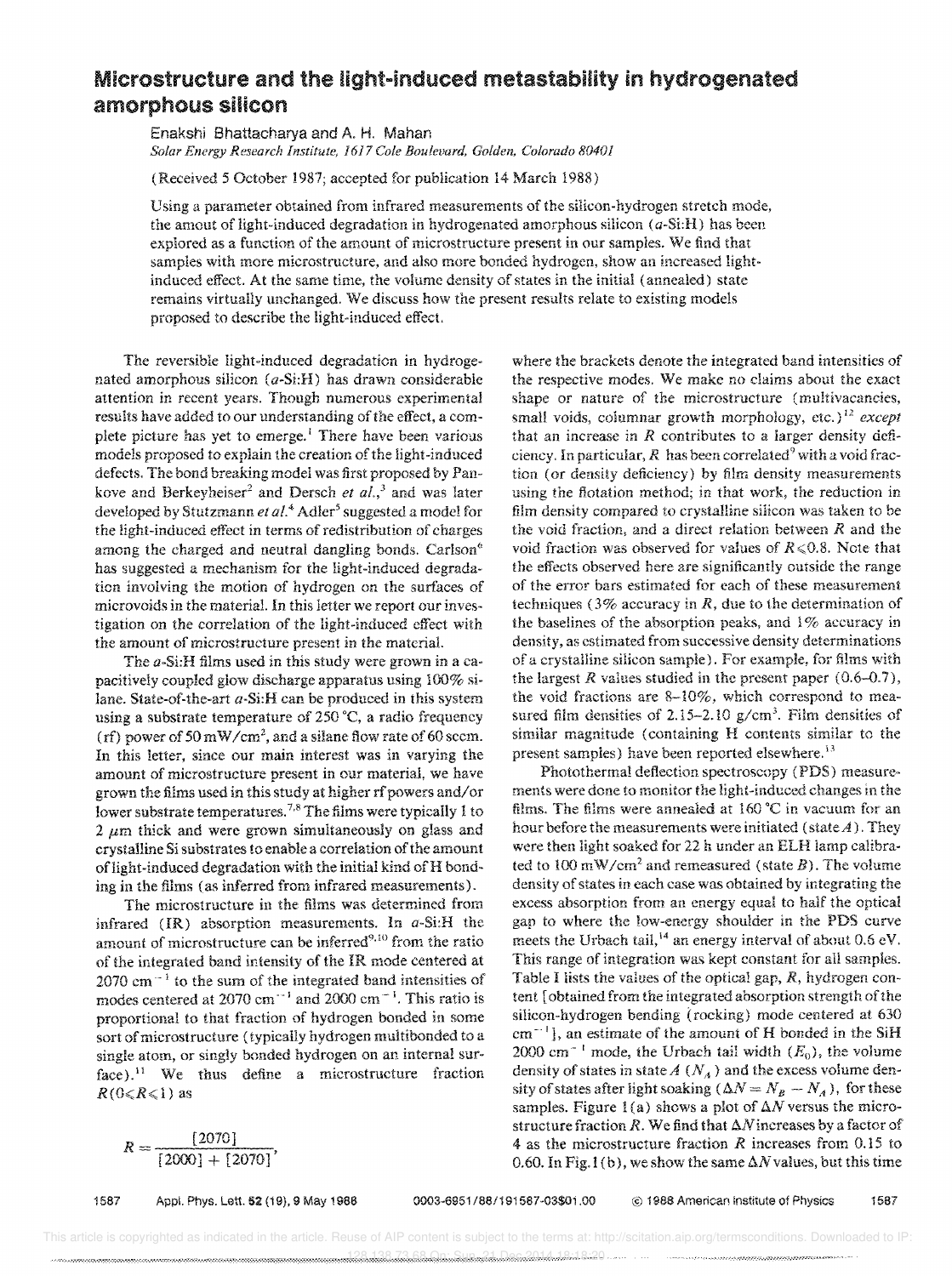TABLE I. Some properties of the a-Si:H samples used in these measurements

| Sample                                                               |      | $E_{\rm opt}$ (eV) | $E_n(mV)$ | $[H]_{630} (\%)^2$ | $[H]_{2000} (\%)^b$ | $N_A$ <sup>c</sup> | $\Delta N^{\circ}$ |
|----------------------------------------------------------------------|------|--------------------|-----------|--------------------|---------------------|--------------------|--------------------|
| المستراك المتناكب والمستركبين كالمراكب والمستركب والمستركب والمستركب | 0.15 | t.72               | 49        | 81                 | 6.8                 | 2.60               |                    |
|                                                                      | 0.22 | .76                | 56        |                    |                     | 2.23               | -84                |
|                                                                      | 0.25 |                    | 48        | o a                |                     | 1.12               | 0.93               |
|                                                                      | 0.35 |                    | 60        |                    |                     | 1.78               | . 05               |
|                                                                      | 0.39 |                    | 57        | <u>ত ১</u>         |                     | 0.31               | D 62               |
|                                                                      | 0.44 |                    | 58        |                    |                     | 2.20               | -40                |
|                                                                      | 0.56 | 76                 | ь.        | 16.8               |                     | 2.10               | 3 IO               |
|                                                                      | 0.56 | I 79               | 69        | В.                 |                     | 2.10               |                    |
|                                                                      | 0.62 | l.80               |           |                    |                     | 3.60               | 2 3O               |
|                                                                      | 0.63 | 74                 |           |                    |                     | 7.95               |                    |

<sup>a</sup> The total hydrogen content is obtained from an integration of the SiH 630 cm<sup>-1</sup> rocking-bending mode.

<sup>b</sup> These values were obtained from the formula  $[H]_{2000} \sim (1 - R) [H]_{630}$ .

"The numbers in these columns are in units of  $10^{16}$  states/cm<sup>3</sup>.



FIG. 1. Logarithm of excess volume density of states  $(\Delta N = N_B - N_A)$ after light soaking vs (a) microstructure fraction  $R$ , and (b) total hydrogen content  $[H]_{630}$  for different a-Si:H samples

plotted versus the total H content of the films. Again, we see a well-defined correlation. However, since previous nuclear magnetic resonance work (correlated with infrared measurements) has noted a saturation in the amount of distributed H (H bonded in the 2000 cm<sup> $-1$ </sup> infrared mode).<sup>15</sup> the excess H must therefore be bonded either in the  $(SiH_2)$ , (or  $SiH<sub>2</sub>$ ) configuration, or as singly bonded H on the internal surfaces of voids, both of which contribute to the infrared  $2070$  cm<sup> $-1$ </sup> mode.<sup>11</sup> Therefore, since an increase in the 2070  $cm^{-1}$  mode (which contributes to an increase in R) has been shown to correlate with an increased void fraction, we suggest that the increased amount of microstructure is the cause of the increased light-induced effect in our samples. The exact mechanism which produces the excess absorption upon light soaking cannot be discerned from the present experiments, but we believe the present results present the first direct confirmation of the model of Carlson linking hydrogenated microstructure with the light-induced degradation.

Ohsawa et al.<sup>16</sup> have studied the effect of hydrogen concentration on the light-induced effect by monitoring the changes in the electron spin resonance signal. From hydrogen evolution experiments they found a correlation between the light-induced effect and the amount of hydrogen which evolves at the lower (300-400 °C) evolution temperature. This evolution is believed to be due to the release of clustered hydrogen from either the SiH or SiH, bonding configurations. Although the trend of this data is in agreement with the present work, especially that of Fig. 1(b), important differences should be noted. In particular, we correlated our results directly with a void fraction. We do not think this is obvious from Ohsawa's results, since even though the IR frequency of clustered SiH has been seen to occur at 2070  $cm^{-1}$ , clustered hydrogen can also appear in films showing no 2070 cm<sup>-1</sup> peak.<sup>17</sup> In addition, Ohsawa's results also show a much larger light-induced effect than ours. We believe this is because their samples show not only a higher overall H concentration than the present samples, but also more H bonded in the SiH 2000 cm<sup>-1</sup> infrared mode. We suggest this for the following reason. In particular, in Fig.  $l(a)$  of the present paper, two data points (labeled X and Y) fall significantly outside the range of the other samples whose trend we have observed. These samples we claim have H contents in the 2000 cm<sup> $-1$ </sup> mode outside the range of the